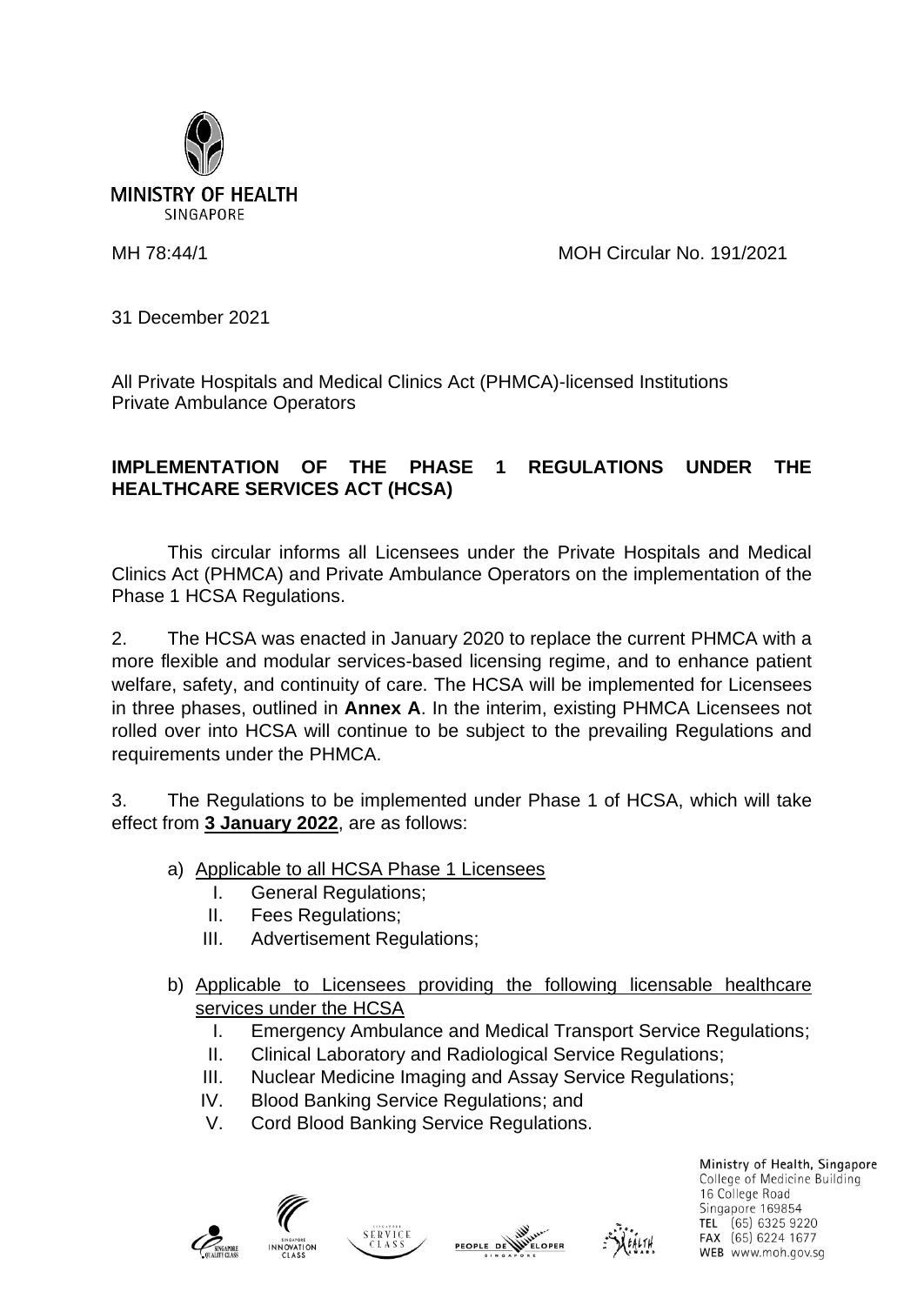4. All HCSA Licensees will then be subject to the General Regulations, the Fees Regulations, the Advertisement Regulations, Code of Practice for Key Officeholders, and the relevant service Regulation(s) for the licensable healthcare service(s) they provide. A copy of the Regulations and the Code of Practice can be found at [www.HCSA.sg](http://www.hcsa.sg/) from 3 January 2022.

5. Please refer to [www.HCSA.sg](http://www.hcsa.sg/) for the latest information on the transition from PHMCA to HCSA, the various HCSA regulations, and other latest updates and resources. Should you require further clarification, please email us at [HCSA\\_enquiries@moh.gov.sg.](mailto:HCSA_enquiries@moh.gov.sg)

Thank you.

ASSOCIATE PROFESSOR KENNETH MAK DIRECTOR OF MEDICAL SERVICES MINISTRY OF HEALTH











Ministry of Health, Singapore College of Medicine Building 16 College Road Singapore 169854 TEL (65) 6325 9220 FAX (65) 6224 1677 WEB www.moh.gov.sg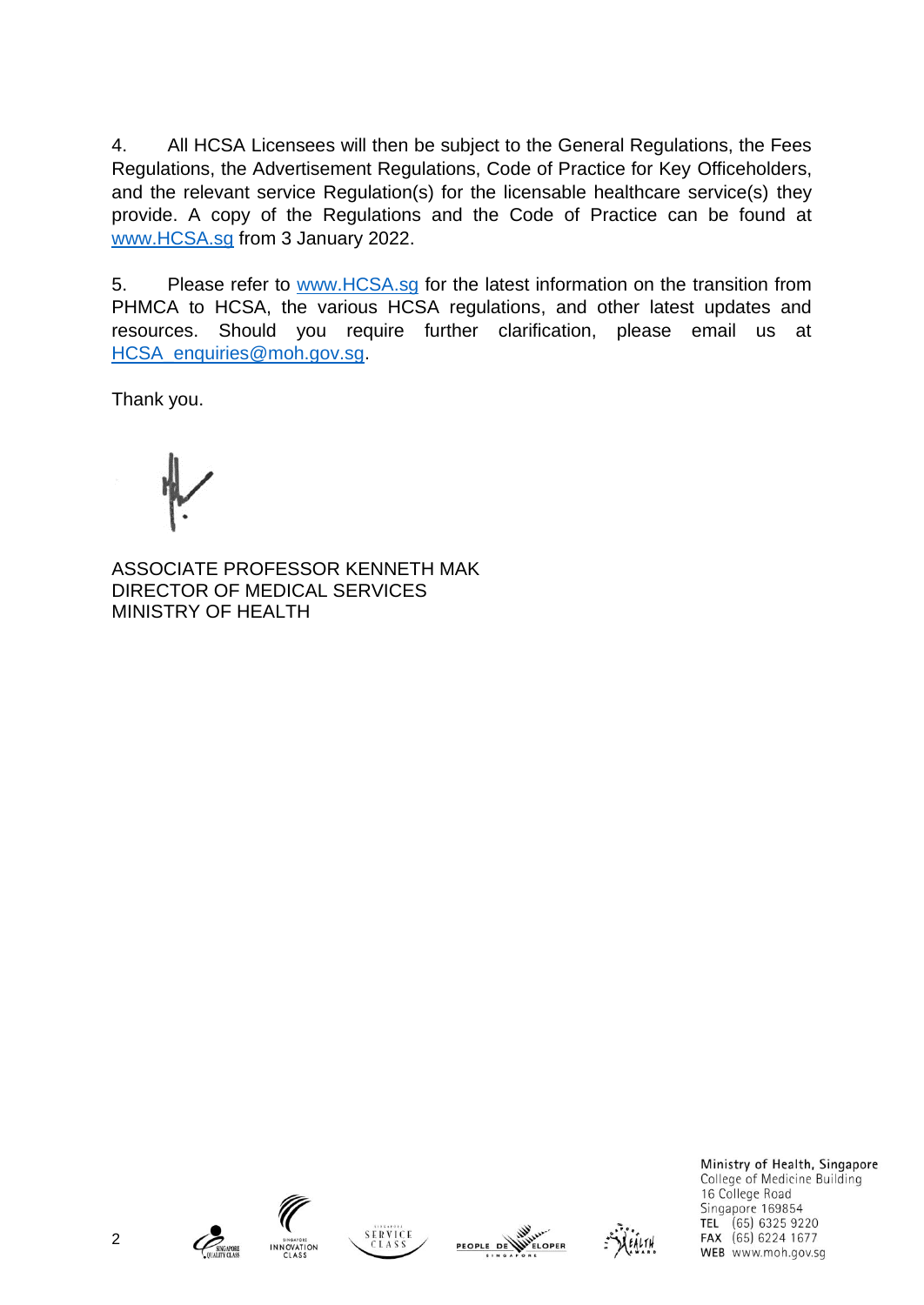## **Annex**

| l Annex A | <sup>1</sup> Phased Implementation of HCSA |
|-----------|--------------------------------------------|
|           |                                            |











Ministry of Health, Singapore<br>College of Medicine Building<br>16 College Road<br>Singapore 169854<br>TEL (65) 6325 9220<br>FAX (65) 6224 1677<br>WEB www.moh.gov.sg